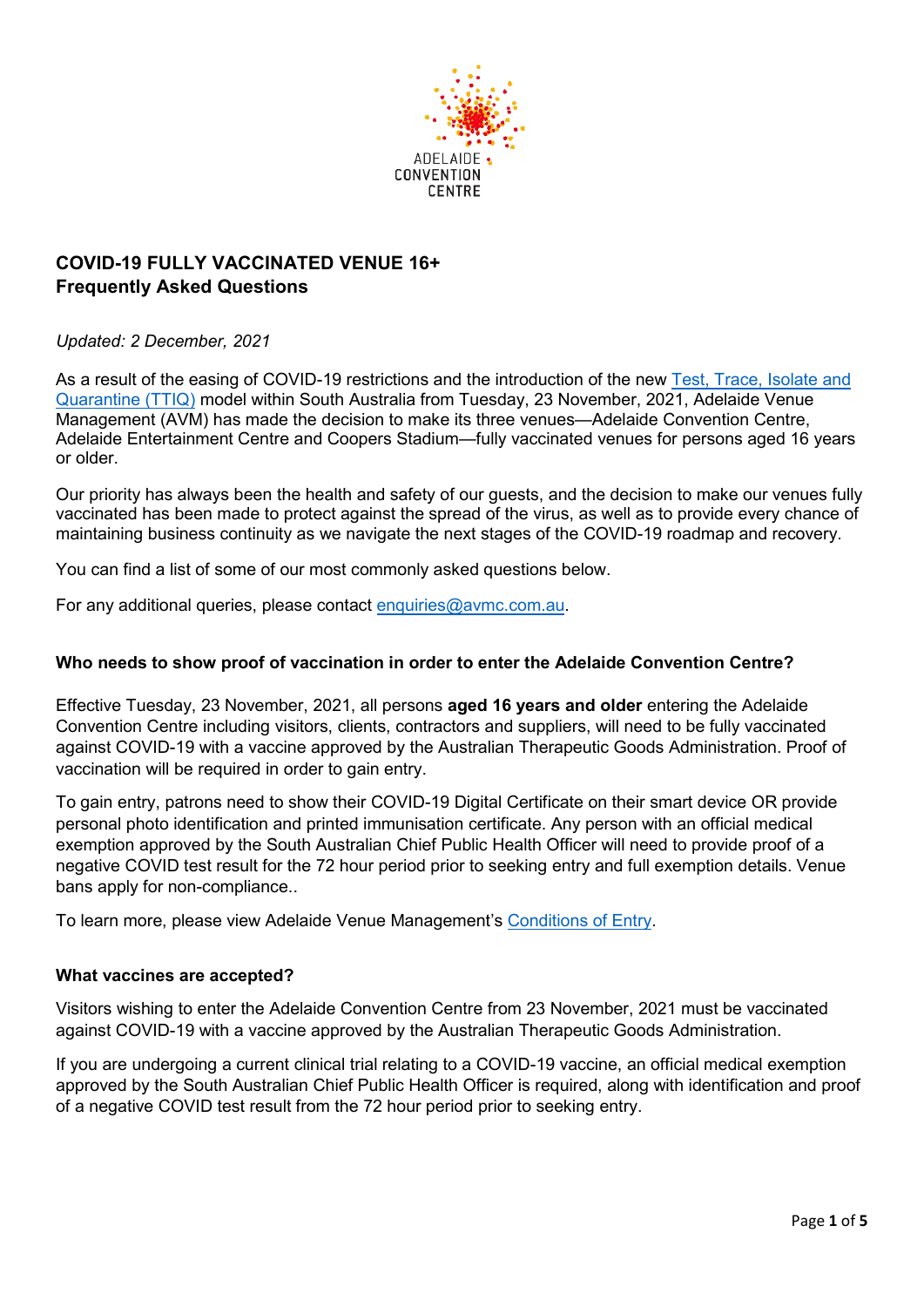# **What about children under 16 years of age?**

Children under 16 years of age visiting the Adelaide Convention Centre must be accompanied by a fully vaccinated adult.

# **What is meant by fully vaccinated?**

Fully vaccinated means having received two doses of a COVID-19 vaccine approved by the Australian Therapeutic Goods Administration.

### **How do I show proof of vaccination?**

To gain entry, patrons need to show their COVID-19 Digital Certificate on their smart device OR provide personal photo identification and printed immunisation certificate.

We will accept any of the following as proof of vaccination (samples below):

- COVID-19 Digital Certificate, available via your Medicare online account through myGOV or the Express Plus Medicare Mobile app.
- 'VaxCheck' Digital COVID-19 Vaccination Certificate integrated into the mySA Gov App (please see below for more details).
- A printed immunisation history statement accompanied by proof of identification.
- In the case of an official medical exemption approved by the South Australian Chief Public Health Officer, please provide a copy of your official documentation along with valid ID and proof of a negative COVID test result from the 72 hour period prior to seeking entry.

If you're unable to access or get proof of your immunisation history online, you can ask your GP to print your immunisation history statement or call the [Australian Immunisation Register.](https://www.servicesaustralia.gov.au/individuals/services/medicare/australian-immunisation-register) You can learn more about how to get proof of your COVID-19 vaccination, [here.](https://www.servicesaustralia.gov.au/individuals/subjects/getting-help-during-coronavirus-covid-19/covid-19-vaccinations/how-get-proof)

For details on how to add your COVID-19 Digital Certificate to a digital wallet such as Apple Wallet or Google Play, allowing easy display on your smart device, please click [here.](https://www.servicesaustralia.gov.au/individuals/subjects/getting-help-during-coronavirus-covid-19/covid-19-vaccinations/how-get-help-proof/help-storing-your-proof-your-device/add-your-digital-certificate-digital-wallet)

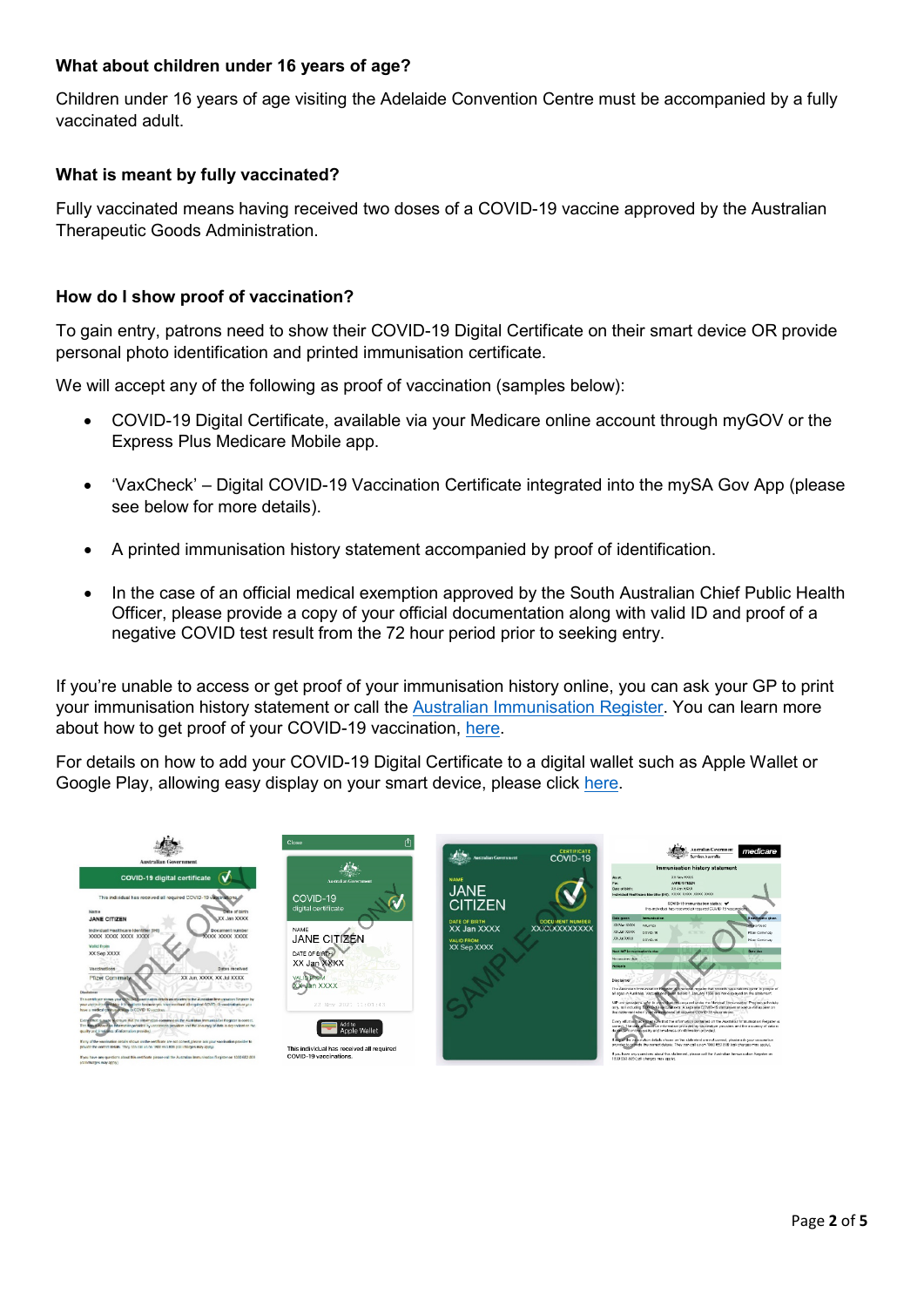# **How do I access the MySA GOV proof of vaccination?**

South Australians are able to integrate their COVID-19 Digital Certificate into their mySA Gov app (VaxCheck), making it easy to show their vaccination status where proof of vaccination is required.

Once integrated, your COVID-19 Digital Certificate will appear in your mySA Gov app under 'Credentials' (the home page). You can then easily opt in to simultaneously show proof of vaccination each time you check in to a location using an official QR Code. If you select this option, your vaccination status will display underneath the regular green tick.

To integrate your COVID-19 Digital Certificate into the mySA Gov app, follow these simple steps. *(Tip: Before you start, ensure all the relevant apps are updated!)*

- 1. Ensure Medicare is linked to your myGov account
- 2. Download the Express Plus Medicare app and sign in using your myGov details
- 3. Select 'Proof of Vaccinations' and then 'View history'
- 4. Select 'Share with check in app' and then 'mySA Gov'.
- 5. To simultaneously check-in and show your proof of vaccination, next time you check-in at a location, a box will appear on the contact details screen inviting you to '**Always show my vaccination status on check-in'**.

Further information on this process is available [here.](https://www.covid-19.sa.gov.au/vaccination/adding-proof-of-covid-19-vaccination-to-mysa-gov)

| ✿<br><b>Credentials</b>                                                 | $ul$ Telstra $\widehat{\mathbf{z}}$<br>10:58 am<br>← Confirm Mobile Number                                                                                  | $-4$ M 81%<br>$ul$ Telstra $\widehat{\mathbf{z}}$ | → ■ 81%<br>10:58 am                          |
|-------------------------------------------------------------------------|-------------------------------------------------------------------------------------------------------------------------------------------------------------|---------------------------------------------------|----------------------------------------------|
| <b>Boat Licence</b><br>ė<br><b>Active</b>                               | <b>Confirm Contact Details</b>                                                                                                                              |                                                   |                                              |
| <b>Driver's Licence</b><br>⊕<br>Active until 14 June 2025               | Name<br>Jane Citizen<br>Mobile Number                                                                                                                       | hange                                             |                                              |
| <b>Vehicle Registrations</b>                                            | <b>XXXXXXXXXX</b>                                                                                                                                           | Change                                            | Checked In                                   |
| <b>S918BPZ</b><br>◚<br>Valid until 8 December 2021                      | <b>Privacy Notice</b><br>No personal information is shared with the venue.<br>Your contact details will only be used by SA Health                           |                                                   | <b>Adelaide Convention Centre</b><br>Name    |
| <b>S736BSR</b><br>e<br>Valid until & February 2022                      | for contact tracing purposes.<br>View our Privacy Statement                                                                                                 |                                                   | Jane Citizen                                 |
| COVID-19 digital certificate<br>$\heartsuit$<br>Valid from 16 July 2021 | COVID-19 vaccination status                                                                                                                                 |                                                   |                                              |
|                                                                         | Always show my vaccination status on<br>check in.                                                                                                           | <b>JANE CITIZEN</b>                               | View<br>has a valid certificate $\heartsuit$ |
| Contact tracing                                                         | Venues may require proof of vaccination. If not<br>selected, your status will show as unknown even if<br>you have linked your COVID-19 digital certificate. |                                                   | You checked in at Nov 29, 10:58 AM           |
| ee<br>Ek<br>COVID-SAfe Check-in                                         | Check in                                                                                                                                                    |                                                   | Close                                        |
|                                                                         |                                                                                                                                                             |                                                   |                                              |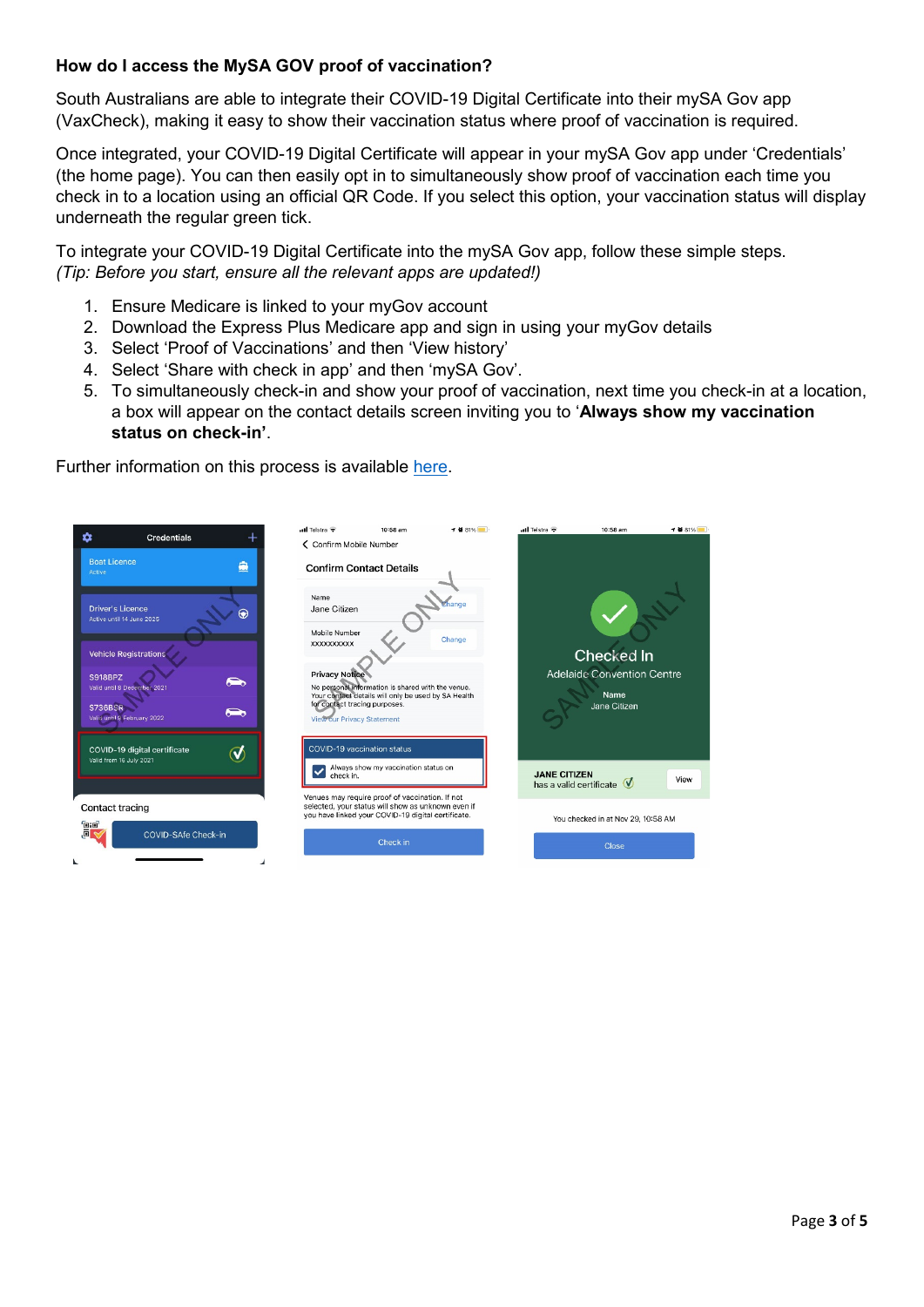### **What steps do I need to complete upon arrival at the Adelaide Convention Centre?**

To support social distancing and to ensure the safety of all guests, visitors are encouraged to arrive at the venue at least 15 – 20 minutes earlier than you would normally to allow additional time to complete the check in process.

The following steps must be completed prior to entry:

- *1.* Display your proof of COVID-19 vaccination
- 2. Scan the SA Government QR Code and provide proof of check in (show the 'green tick)

*Note, if you have integrated your COVID-19 Digital Certificate into the mySA Gov app and elected to simultaneously show vaccination status each time you check in to a location, these two steps will be completed at the same time.*

Please note:

- Children under 16 years of age must be accompanied by a fully vaccinated adult.
- In line with SA Health guidelines, all visitors over the age of 12 must wear a mask when in shared indoor public places unless you have a medical exemption, for which evidence must be produced upon request; or in circumstances where the ability to see the mouth is essential for communication, such as to enable communication by or with any patron who is deaf or hard of hearing. Masks can be removed when seated for eating or drinking.

### **I have a medical exemption for the COVID-19 vaccine. Can I still enter the Adelaide Convention Centre?**

If you have an official medical exemption approved by the South Australian Chief Public Health Officer, please present to staff at entry accompanied by valid ID and proof of a negative COVID test result from the 72 hour period prior to seeking entry.

A SA Health granted medical exemption (also known as a medical contraindication) will be noted on your immunisation history and COVID-19 Digital Certificate. You can learn more, [here.](https://www.servicesaustralia.gov.au/individuals/subjects/getting-help-during-coronavirus-covid-19/covid-19-vaccinations/how-get-proof/if-you-cant-have-covid-19-vaccination-medical-reasons)

# **I am currently participating in a COVID-19 vaccine clinical trial. Is this covered by the entry requirements?**

If you are undergoing a current clinical trial relating to a COVID-19 vaccine, an official medical exception approved by the South Australian Chief Public Health Officer is required, along with identification and proof of a negative COVID test result from the 72 hour period prior to seeking entry.

A SA Health granted medical exemption (also known as a medical contraindication) will be noted on an individual's immunisation history and COVID-19 Digital Certificate.

# **Can I attend an event at the Adelaide Convention Centre if I have had my first dose of COVID-19 vaccine and have an appointment booked for my second dose?**

From 23 November, 2021 the requirement for entry into the Adelaide Convention Centre is to be fully vaccinated, meaning you have had your two doses of a COVID-19 vaccine approved by the Australian Therapeutic Goods Administration.